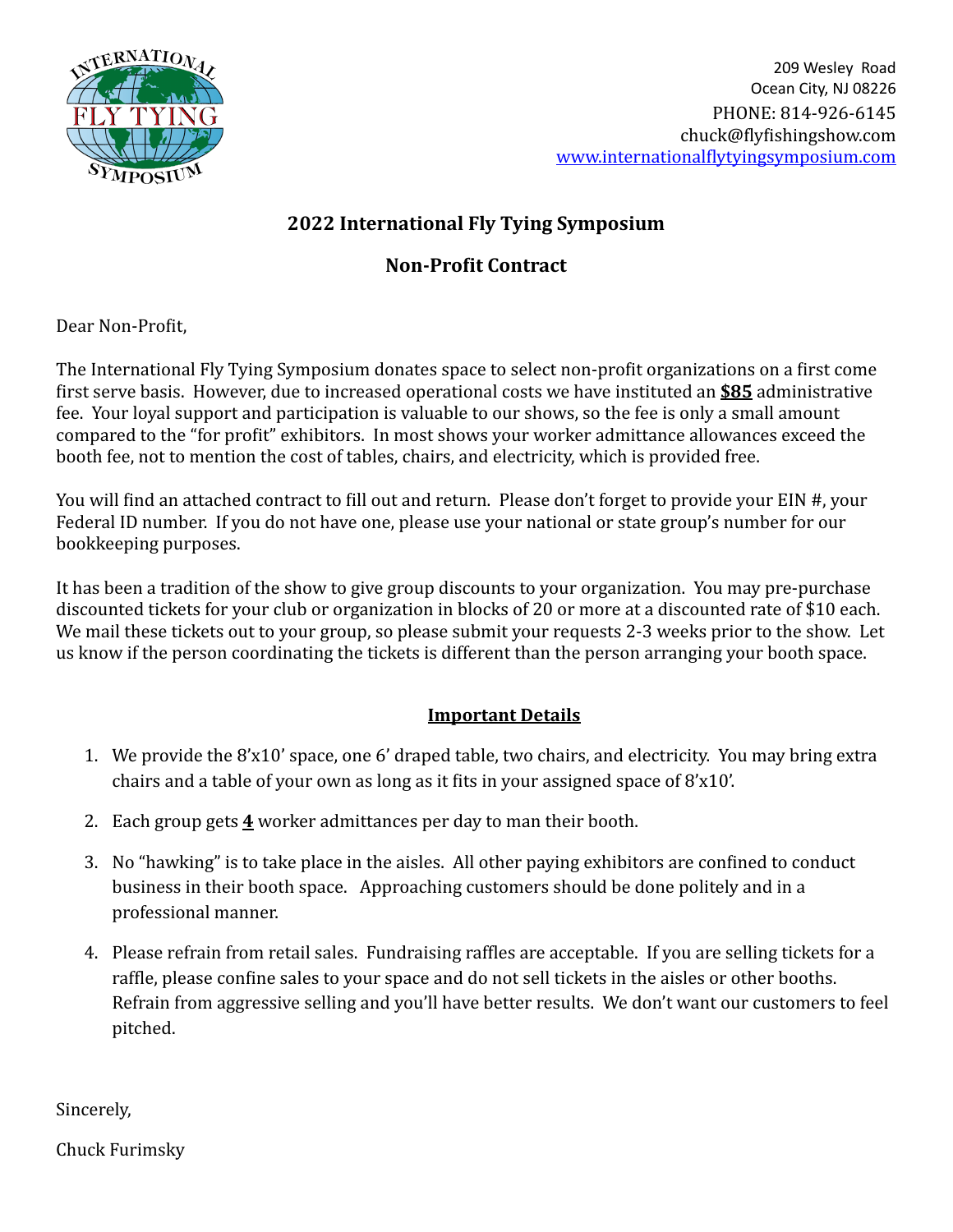

#### 2022 International Fly Tying Symposium

### Non-Profit Contract (Return by August 1, 2022)

#### Doubletree Hotel, Somerset, NJ- November 12-13, 2022

Please Type or Print Legibly

| Name of Organization/Group               | EIN#                                                                              |
|------------------------------------------|-----------------------------------------------------------------------------------|
| <b>Owner Name/Contact person</b>         | <b>Signature</b>                                                                  |
| <b>Mailing Address</b>                   |                                                                                   |
| City, State, Zip or Postal Code, Country |                                                                                   |
|                                          |                                                                                   |
|                                          |                                                                                   |
|                                          | (Must Complete for Booth Placement)                                               |
|                                          | <b>PAYMENT INFO:</b>                                                              |
|                                          | <b>MAKE CHECKS PAYABLE TO CHUCK FURIMSKY</b><br>Mail to:<br><b>Chuck Furimsky</b> |
|                                          | 209 Wesley Road, Ocean City, NJ 08226                                             |
| $Check #: ____________$                  | Amount Enclosed: \$                                                               |